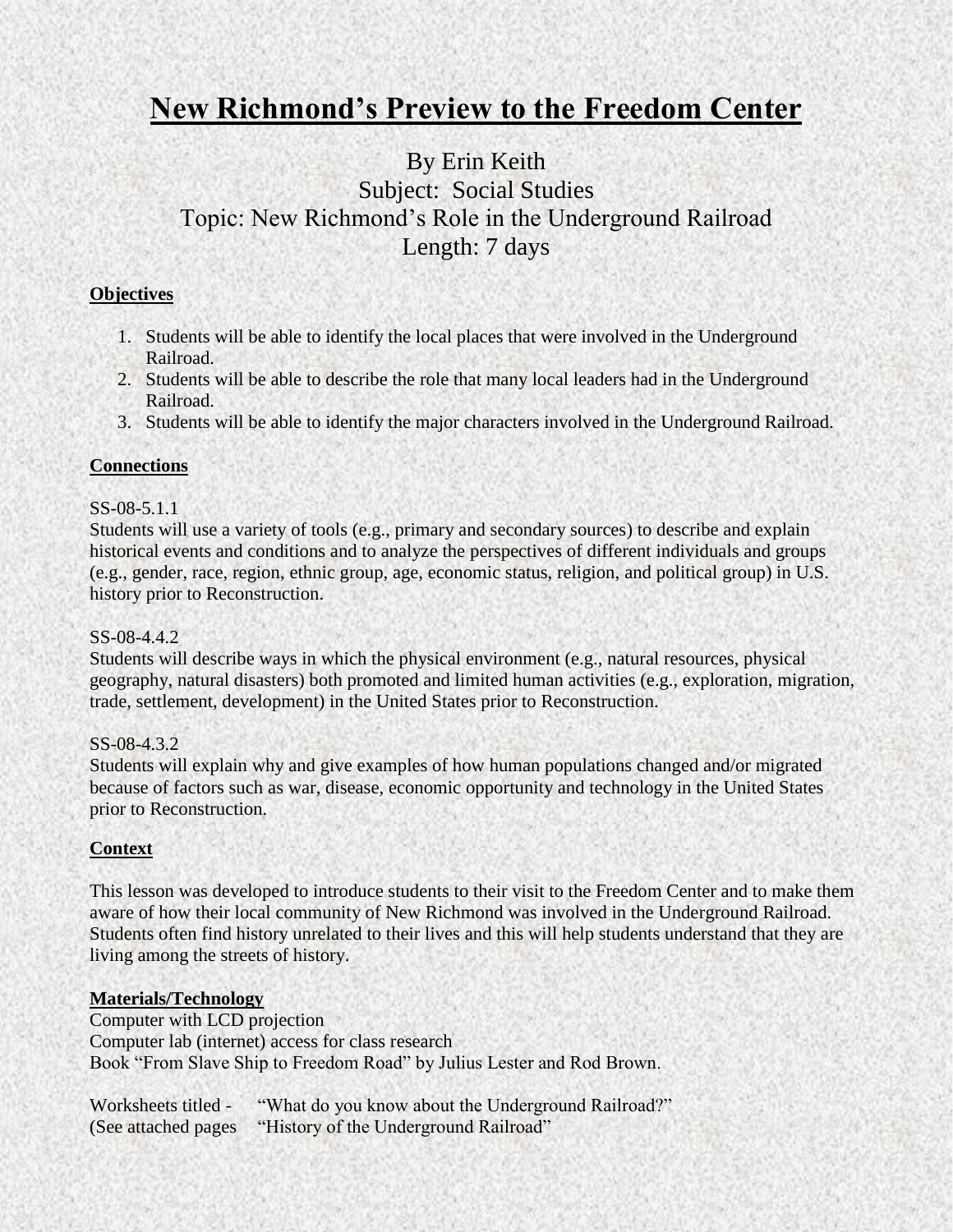at the end) "Local Leaders in the Underground Railroad". "Which Way to Freedom?" from "Escaping on the Freedom Trail by Patricia Westfield"

#### **Procedures**

Day 1

- 1. Hand out worksheet titled "What do you know about the Underground Railroad?"
- 2. Give students directions and a few minutes to fill out the worksheet.
- 3. Tell students to pair up and discuss their answers.
- 4. Hand out worksheet titled "History of the Underground Railroad".
- 5. Teacher will discuss the details of the history and students will fill in the missing words on the worksheet.

HOMEWORK: Students will complete worksheet "Which Way to Freedom?"

#### Day 2

- 1. Go over answers to homework from Day 1 (Worksheet titled "Which Way to Freedom?").
- 2. Introduce the journalist Chris Lackner and his travels along a route of the Underground Railroad that included New Richmond.
- 3. On the computer, show the students Chris Lackner's website, his route and then the excerpt he wrote about New Richmond.

### **Lackner's Journal**

[http://www.canada.com/ottawacitizen/features/freedom/story.html?id=cf0b6c2d-](http://www.canada.com/ottawacitizen/features/freedom/story.html?id=cf0b6c2d-0f03-4b7a-8edc-abe2b4bc752d&k=90288)[0f03-4b7a-8edc-abe2b4bc752d&k=90288](http://www.canada.com/ottawacitizen/features/freedom/story.html?id=cf0b6c2d-0f03-4b7a-8edc-abe2b4bc752d&k=90288)

4. Show the website that highlights all of the Freedom Trail sights in the New Richmond area and what role they played in the fight for the slaves' freedom.

#### **New Richmond's Freedom Trail sights**

[http://www.appalachianohio.com/maps/tours\\_pdf/Underground\\_Railroad\\_Tour.pdf](http://www.appalachianohio.com/maps/tours_pdf/Underground_Railroad_Tour.pdf)

5. Introduce students to the research they are going to do on the internet. Assign each student one of the following topics: Leroy Lee, Parker's (Clermont) Academy, James G. Birney, Cranston Memorial Presbyterian Church, and Thomas Fee. HOMEWORK: None

### Day 3

- 1. Hand out worksheet titled "Local Leaders in the Underground Railroad" that gives the directions of the research project. Direct students that they must give all the basic information like the who, what, when, where, why and how of their assigned topic. Students also must tell the role that their topic had to do with the Underground Railroad.
- 2. Take students to computer lab to do research on the internet to complete the worksheet about their assigned topic.

HOMEWORK: Complete research on topic

#### Day 4

- 1. Read the picture book "From Slave Ship to Freedom Road" by Julius Lester and Rod Brown.
- 2. Have students write a five minute journal responding to the pictures in the book.
- 3. In pairs have students share their responses.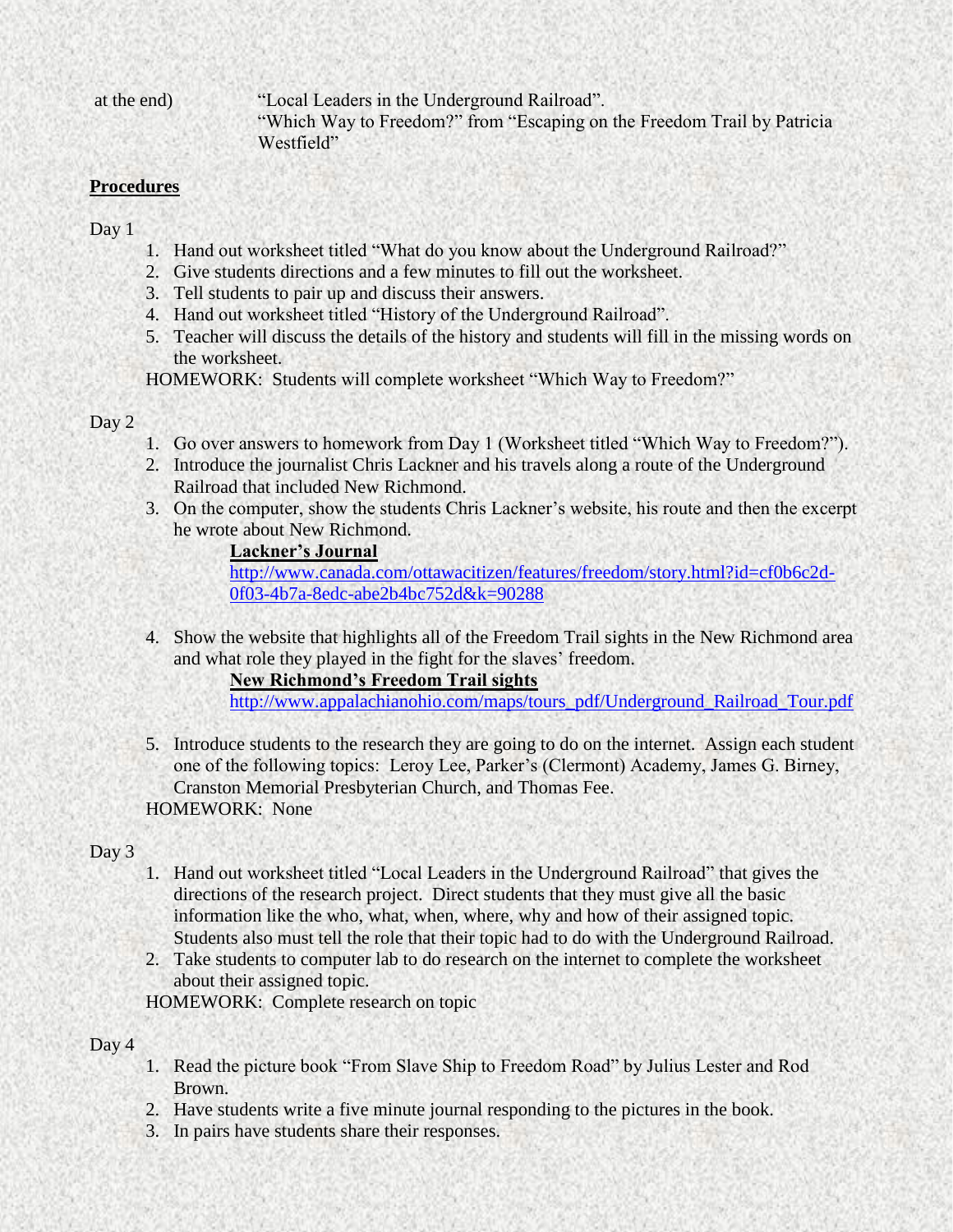4. Go back over the worksheet titled "What do you know about the Underground Railroad?" and make sure students know the correct answers. HOMEWORK: None

#### Day 5

1. Visit the Freedom Center. HOMEWORK: None

#### Day 6

1. Show students the pictures that were taken of Chris Lackner's journey through New Richmond. Emphasize the pictures that show teenagers along the river and their response that they do not care about New Richmond's history.

**Lackner's Pictures of New Richmond**

[http://www.canada.com/ottawacitizen/features/freedom/index.html#](http://www.canada.com/ottawacitizen/features/freedom/index.html) Then go down to Photographic journey and click on "New Richmond, OH"

2. Give directions for letter assignment. Write a letter to Chris Lackner responding to his pictures of the teenagers in New Richmond. Students need to prove Lackner's opinion of New Richmond teenagers is inaccurate and that New Richmond teenagers due care and know about their history.

HOMEWORK: Letter to Lackner is due in two days

#### Day 7

1. Continue working on letter to Lackner. HOMEWORK: Letter to Lackner

#### **Student Assessment**

Letter to Lackner Answers to worksheets - "Which Way to Freedom?" "Local Leaders in the Underground Railroad".

## **"What do you know about the Underground Railroad?"**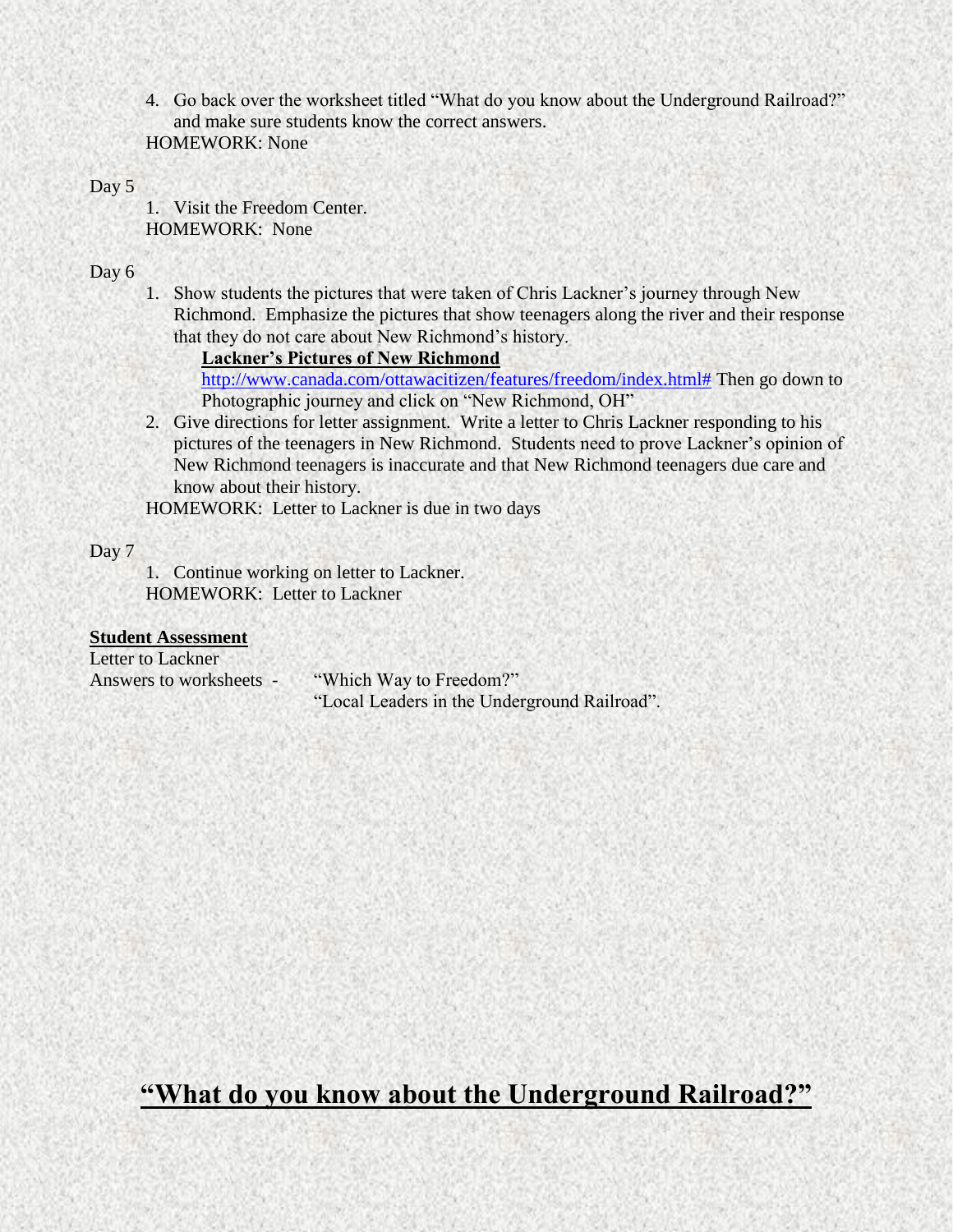Mark each of the following statements as TRUE or FALSE. \_\_\_\_\_\_\_\_\_\_ 1.) The Underground Railroad was a train that had tunnels underground. 2.) Slaves were the only people who traveled along the Underground Railroad. 3.) Once slaves reached the Ohio River, they were free. \_\_\_\_\_\_\_\_\_\_ 4.) The Ohio River once was only half as wide as it is now. \_\_\_\_\_\_\_\_\_\_ 5.) Slavery was started in the United States. \_\_\_\_\_\_\_\_\_\_ 6.) New Richmond once was larger than Cincinnati. \_\_\_\_\_\_\_\_\_\_ 7.) Homes along the Ohio River that have secret tunnels or rooms were probably part of the Underground Railroad. 8.) Slavery has always been determined by your skin color. For the following questions, write at least 3 sentences about what you know already.

9.) What was the Underground Railroad?

- 10.) Who were some of the key leaders in helping the slaves become free?
- 11.) Do you think more white or black people assisted slaves to freedom? Why?
- 
- 12.) Have you heard of any stories about local places or people being involved in the Underground Railroad? Explain.
- 13.) What do you expect to see at the Freedom Center?
- 14.) What else do you want to learn about involving the Underground Railroad?

Name  $\Box$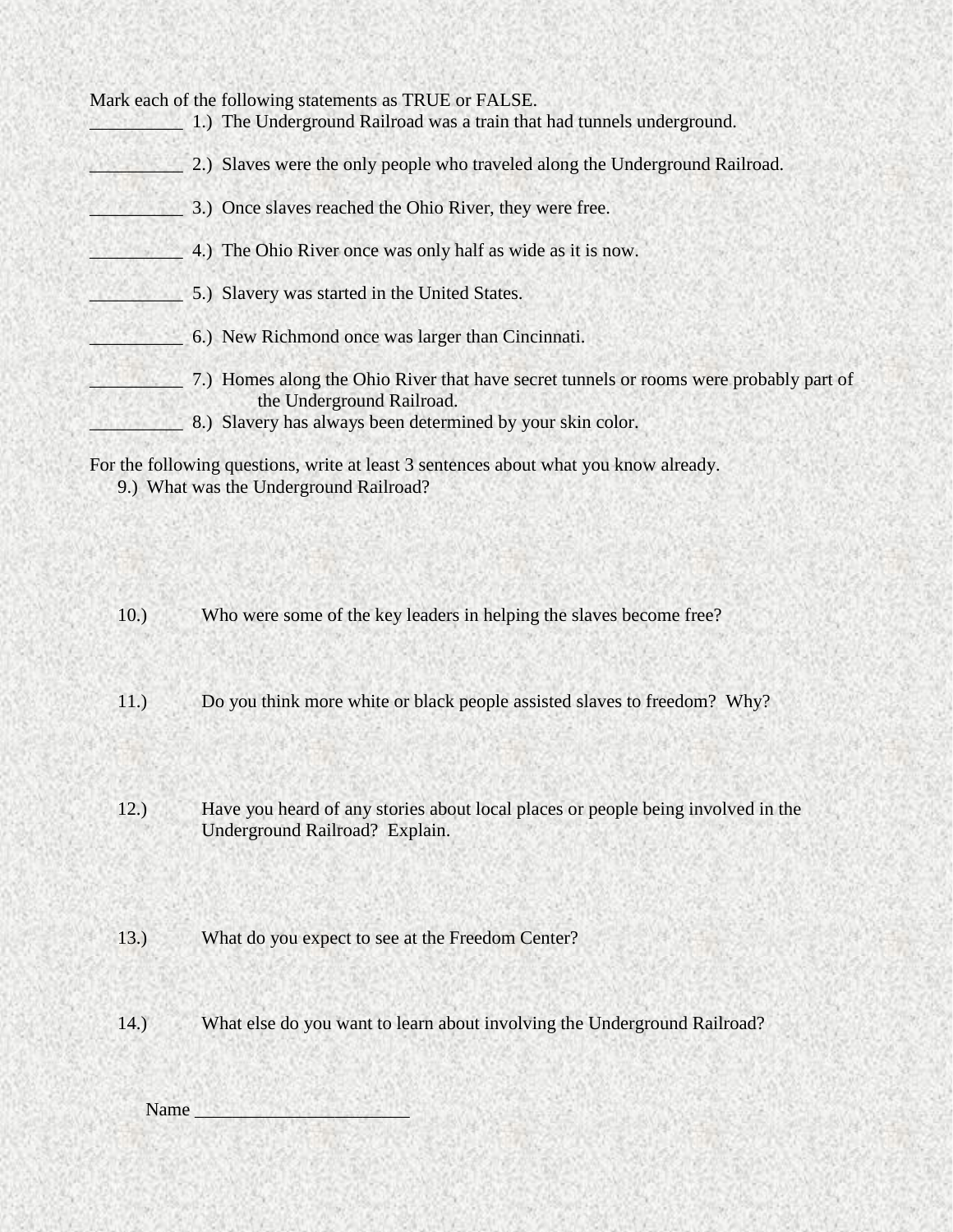## **"History of the Underground Railroad"**

The Underground Railroad was (1) \_\_\_\_\_\_ a real railroad, and it did not (2) \_\_\_\_\_\_ underground. Instead, the term describes a (3) \_\_\_\_\_\_\_\_\_, secret network of antislavery Northerners, both (4) and white, that illegally helped fugitive (5) \_\_\_\_\_\_\_\_\_\_\_\_\_ escape to the Northern free states and (6) \_\_\_\_\_\_\_\_\_\_\_\_\_\_ in the decades prior to the Civil (7) \_\_\_\_\_\_\_. The word "underground" refers to the secrecy of the (8) The "railroad" refers to the (9) \_\_\_\_\_\_\_\_\_\_\_\_\_\_ places that slaves would have to stop at on the journey to freedom in much the same way as a  $(10)$ stops at stations. The runaways were hidden in (11) \_\_\_\_\_\_\_\_\_\_\_\_\_ and barns, and conveyed under (12) of the darkness of night along the road to freedom – guided often by the (13) \_\_\_\_\_\_\_\_\_\_\_\_\_\_ of the North Star. One (14) \_\_\_\_\_\_\_\_\_\_\_\_\_ route for slaves to travel was across the Ohio (15) \_\_\_\_\_\_\_\_\_\_\_\_. Crossing the Ohio River was the last obstacle on the road to freedom, making (16) the leading state in the Underground Railroad. Given the necessity of secrecy, and the absence of reliable written documents, it is impossible to say how many (17) slaves passed through Ohio, but some estimates put the  $(18)$ as high as 40,000.

Most journeys to freedom took anywhere from (19) to nine months. The average distance traveled was (20) \_\_\_\_\_\_\_\_\_\_\_\_ miles. Many travelers did not make it successfully to (21) and. It is believed that 75,000 slaves were successful and that (22) people assisted them. From "Seeking Freedom: Linking the Ohio Underground Railroad to the Present"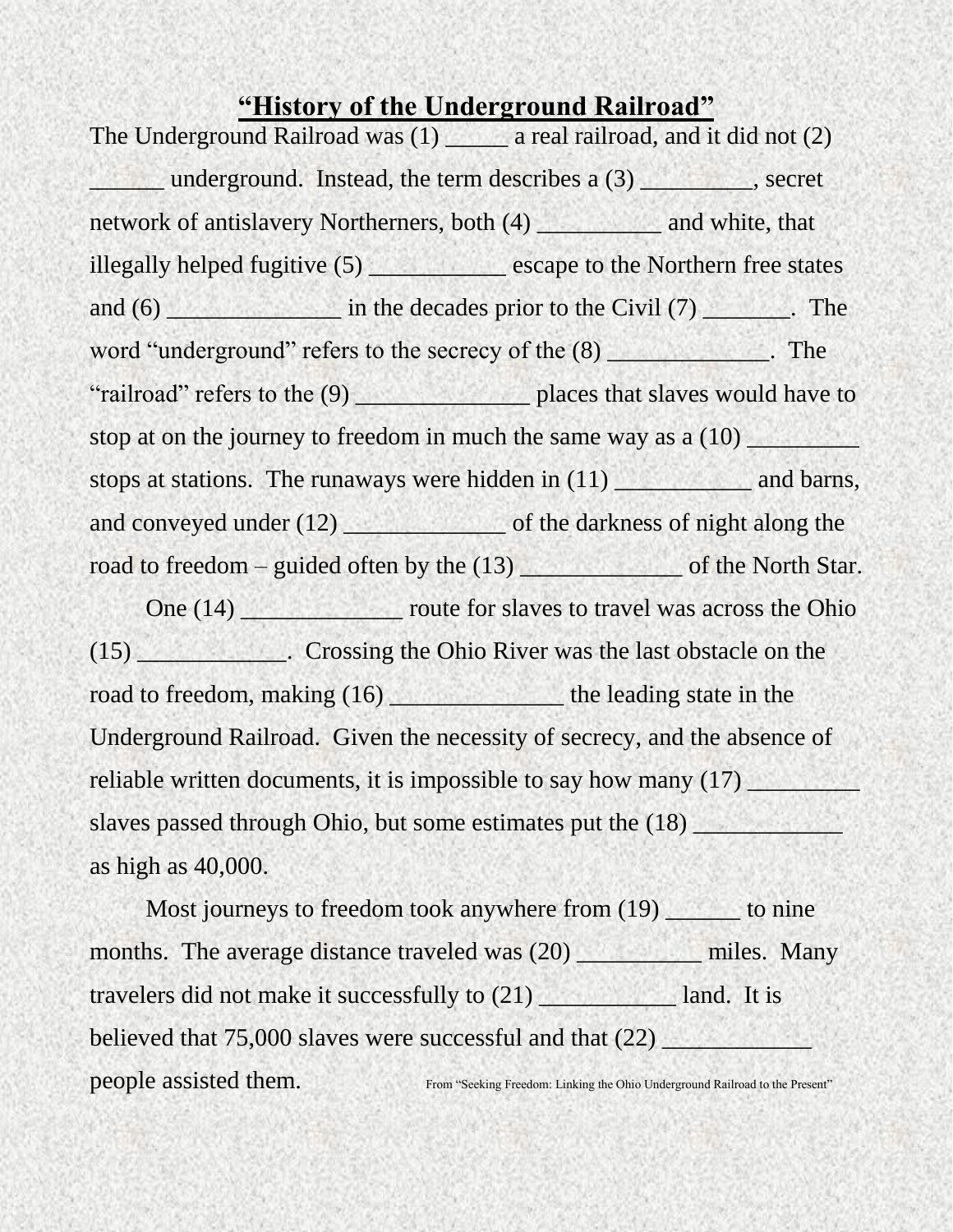# Answer Key to **History of the Underground Railroad**

1. not

 $2.$  run

3. loose

4. black

5. slaves

6. Canada

7. War

8. events

9. many

10. train

11. homes

12. cover

13. light

14. major

15. River

16. Ohio

17. runaway

18. figure

19. two

20.600

 $21.$  free

22.3200